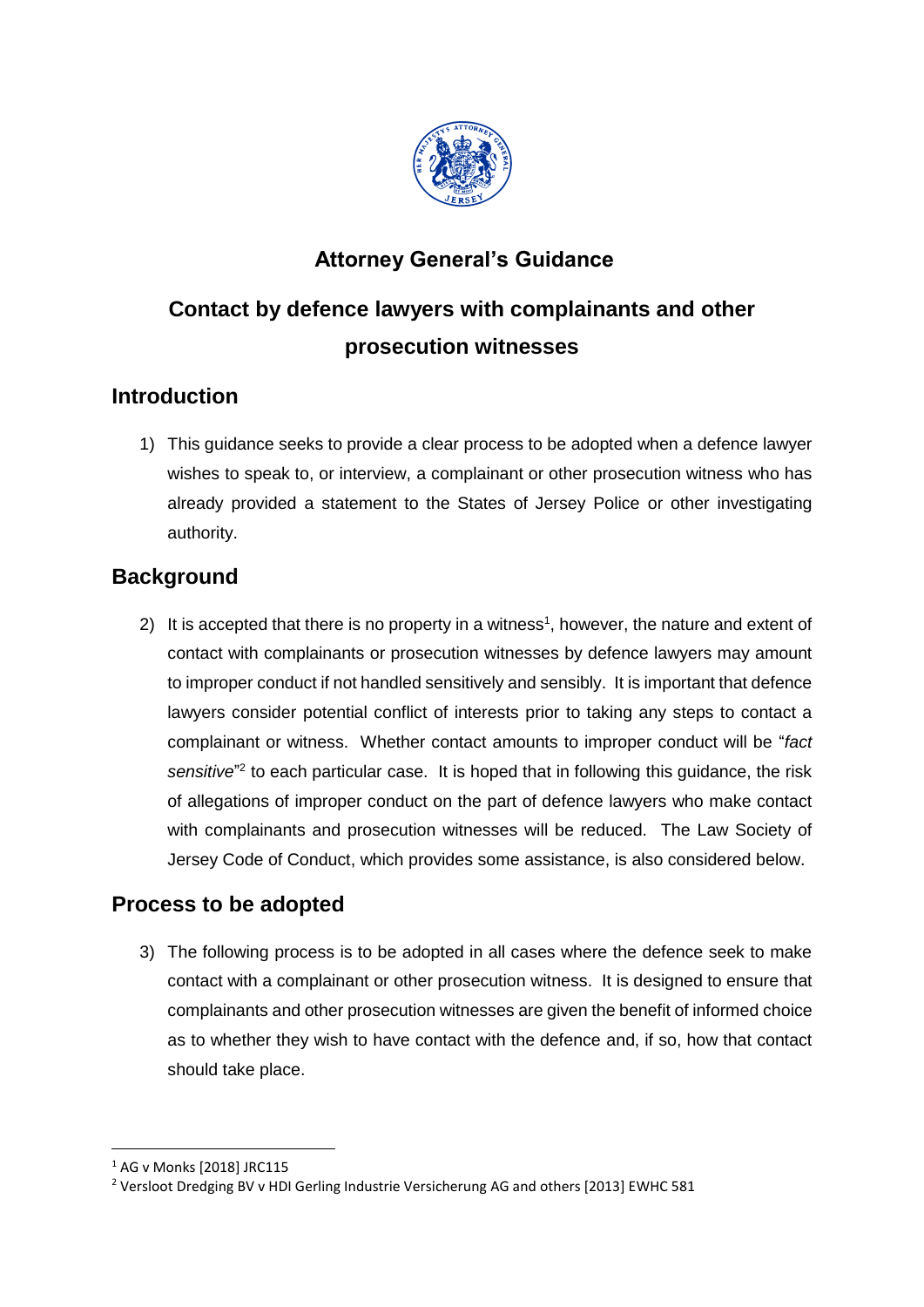- a. Upon determining that they wish to make contact with a complainant or other prosecution witness, the defence must first contact the prosecution in writing and inform them of their intention. All contact must be made at least 14 days before any trial.
- b. The prosecution will then contact the Officer in the Case and explain that a request has been made.
- c. The complainant or other prosecution witness will be contacted by the States of Jersey Police, or other investigating authority, and informed they do not have to speak to the defence, however, should they wish to speak to the defence then they ought to seek independent legal advice. The witness needs to be independently advised that they may be exposing themselves to a risk of (inter alia) prosecution for offences such as perverting the course of justice.
- d. If the witness does wish to speak directly with the defence, they will be asked if they consent to their personal contact details being passed to the defence so that the defence may make contact with them in writing.
- e. An independent third party, agreed by the prosecution, must be present during any meeting between the defence and the witness.
- f. The defendant must not be present during any meeting between the defence and the witness.
- g. Where a witness indicates they do not wish to speak with the defence, then no contact shall be made.
- h. A full written record must be made of any meeting that takes place, a copy of which must be provided to the prosecution.

### **Law Society of Jersey Code of Conduct**

#### **Conflicts of interest**

- 4) Conflicts of interest are considered in Rule 6 of the Law Society of Jersey Code of Conduct.
- 5) Rule 6.2 provides that there is

*"a conflict of interest if a member or their firm owes separate duties to act in the best interests of two or more clients in relation to the same or related matters, and those duties conflict, or there is a significant risk that those duties may conflict."*